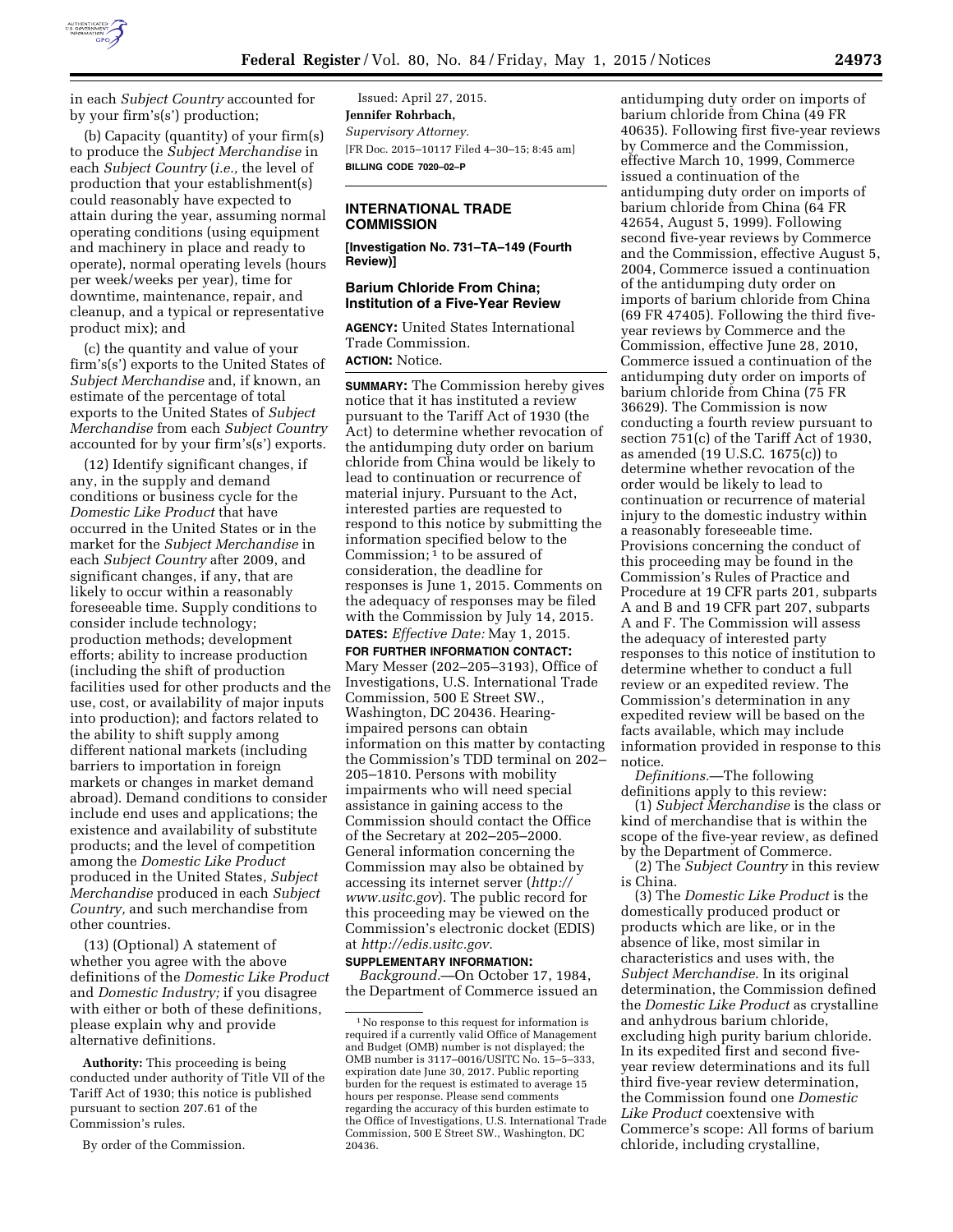anhydrous, and high purity. For purposes of responses to this notice, the *Domestic Like Product* is all forms of barium chloride, including crystalline, anhydrous, and high purity.

(4) The *Domestic Industry* is the U.S. producers as a whole of the *Domestic Like Product,* or those producers whose collective output of the *Domestic Like Product* constitutes a major proportion of the total domestic production of the product. In its original determination, its expedited first and second five-year review determinations, and its full third five-year review determination, the Commission defined the *Domestic Industry* as all domestic producers of the *Domestic Like Product*.

(5) An *Importer* is any person or firm engaged, either directly or through a parent company or subsidiary, in importing the *Subject Merchandise* into the United States from a foreign manufacturer or through its selling agent.

*Participation in the proceeding and public service list.*—Persons, including industrial users of the *Subject Merchandise* and, if the merchandise is sold at the retail level, representative consumer organizations, wishing to participate in the proceeding as parties must file an entry of appearance with the Secretary to the Commission, as provided in section 201.11(b)(4) of the Commission's rules, no later than 21 days after publication of this notice in the **Federal Register**. The Secretary will maintain a public service list containing the names and addresses of all persons, or their representatives, who are parties to the proceeding.

Former Commission employees who are seeking to appear in Commission five-year reviews are advised that they may appear in a review even if they participated personally and substantially in the corresponding underlying original investigation or an earlier review of the same underlying investigation. The Commission's designated agency ethics official has advised that a five-year review is not the same particular matter as the underlying original investigation, and a five-year review is not the same particular matter as an earlier review of the same underlying investigation for purposes of 18 U.S.C. 207, the post employment statute for Federal employees, and Commission rule 201.15(b) (19 CFR 201.15(b)), 79 FR 3246 (Jan. 17, 2014), 73 FR 24609 (May 5, 2008). Consequently, former employees are not required to seek Commission approval to appear in a review under Commission rule 19 CFR 201.15, even if the corresponding underlying original investigation or an earlier review of the

same underlying investigation was pending when they were Commission employees. For further ethics advice on this matter, contact Carol McCue Verratti, Deputy Agency Ethics Official, at 202–205–3088.

*Limited disclosure of business proprietary information (BPI) under an administrative protective order (APO) and APO service list.*—Pursuant to section 207.7(a) of the Commission's rules, the Secretary will make BPI submitted in this proceeding available to authorized applicants under the APO issued in the proceeding, provided that the application is made no later than 21 days after publication of this notice in the **Federal Register**. Authorized applicants must represent interested parties, as defined in 19 U.S.C. 1677(9), who are parties to the proceeding. A separate service list will be maintained by the Secretary for those parties authorized to receive BPI under the APO.

*Certification.*—Pursuant to section 207.3 of the Commission's rules, any person submitting information to the Commission in connection with this proceeding must certify that the information is accurate and complete to the best of the submitter's knowledge. In making the certification, the submitter will be deemed to consent, unless otherwise specified, for the Commission, its employees, and contract personnel to use the information provided in any other reviews or investigations of the same or comparable products which the Commission conducts under Title VII of the Act, or in internal audits and investigations relating to the programs and operations of the Commission pursuant to 5 U.S.C. Appendix 3.

*Written submissions.*—Pursuant to section 207.61 of the Commission's rules, each interested party response to this notice must provide the information specified below. The deadline for filing such responses is June 1, 2015. Pursuant to section 207.62(b) of the Commission's rules, eligible parties (as specified in Commission rule 207.62(b)(1)) may also file comments concerning the adequacy of responses to the notice of institution and whether the Commission should conduct an expedited or full review. The deadline for filing such comments is July 14, 2015. All written submissions must conform with the provisions of sections 201.8 and 207.3 of the Commission's rules and any submissions that contain BPI must also conform with the requirements of sections 201.6 and 207.7 of the Commission's rules. Please be aware that the Commission's rules with respect to filing have changed. The most

recent amendments took effect on July 25, 2014. *See* 79 FR 35920 (June 25, 2014), and the revised Commission Handbook on E-filing, available from the Commission's Web site at *[http://](http://edis.usitc.gov) [edis.usitc.gov](http://edis.usitc.gov)*. Also, in accordance with sections 201.16(c) and 207.3 of the Commission's rules, each document filed by a party to the proceeding must be served on all other parties to the proceeding (as identified by either the public or APO service list as appropriate), and a certificate of service must accompany the document (if you are not a party to the proceeding you do not need to serve your response).

*Inability to provide requested information.*—Pursuant to section 207.61(c) of the Commission's rules, any interested party that cannot furnish the information requested by this notice in the requested form and manner shall notify the Commission at the earliest possible time, provide a full explanation of why it cannot provide the requested information, and indicate alternative forms in which it can provide equivalent information. If an interested party does not provide this notification (or the Commission finds the explanation provided in the notification inadequate) and fails to provide a complete response to this notice, the Commission may take an adverse inference against the party pursuant to section 776(b) of the Act (19 U.S.C. 1677e(b)) in making its determination in the review.

*INFORMATION TO BE PROVIDED IN RESPONSE TO THIS NOTICE OF INSTITUTION:* As used below, the term ''firm'' includes any related firms.

(1) The name and address of your firm or entity (including World Wide Web address) and name, telephone number, fax number, and Email address of the certifying official.

(2) A statement indicating whether your firm/entity is a U.S. producer of the *Domestic Like Product,* a U.S. union or worker group, a U.S. importer of the *Subject Merchandise,* a foreign producer or exporter of the *Subject Merchandise,*  a U.S. or foreign trade or business association, or another interested party (including an explanation). If you are a union/worker group or trade/business association, identify the firms in which your workers are employed or which are members of your association.

(3) A statement indicating whether your firm/entity is willing to participate in this proceeding by providing information requested by the Commission.

(4) A statement of the likely effects of the revocation of the antidumping duty order on the *Domestic Industry* in general and/or your firm/entity